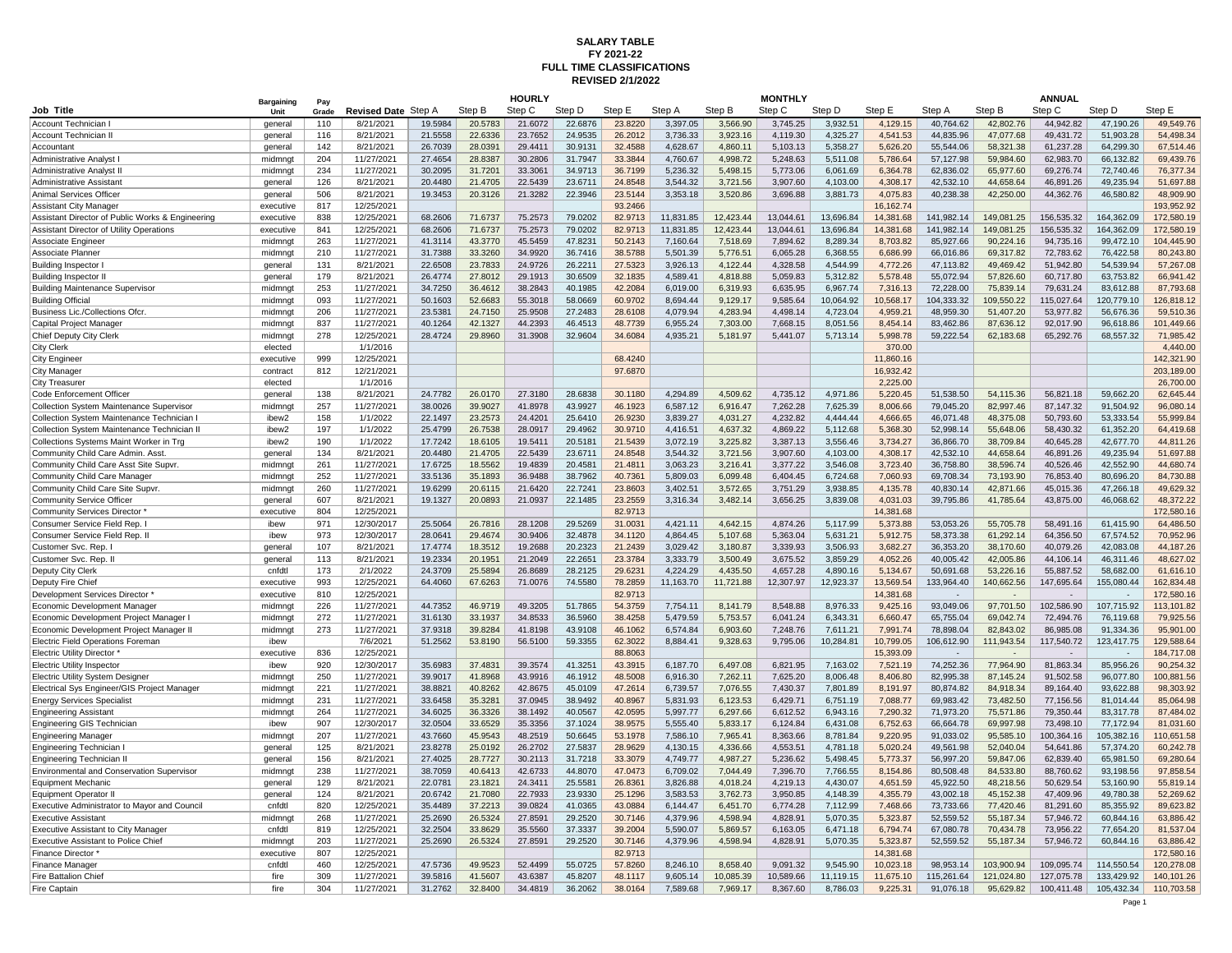## **FULL TIME CLASSIFICATIONS SALARY TABLE FY 2021-22 REVISED 2/1/2022**

|                                               | <b>Bargaining</b>  | Pay   |                     |         |         | <b>HOURLY</b> |         |         |           |           | <b>MONTHLY</b> |           |           |            |            | <b>ANNUAL</b> |            |            |
|-----------------------------------------------|--------------------|-------|---------------------|---------|---------|---------------|---------|---------|-----------|-----------|----------------|-----------|-----------|------------|------------|---------------|------------|------------|
| Job Title                                     | <b>Unit</b>        | Grade | Revised Date Step A |         | Step B  | Step C        | Step D  | Step E  | Step A    | Step B    | Step C         | Step D    | Step E    | Step A     | Step B     | Step C        | Step D     | Sten F     |
| Fire Chief                                    | executive          | 815   | 12/25/2021          |         |         |               |         | 88,8063 |           |           |                |           | 15,393.09 |            |            |               |            | 184,717.08 |
| <b>Fire Engineer</b>                          | fire               | 303   | 11/27/2021          | 27.7482 | 29.1356 | 30.5924       | 32.1219 | 33.7281 | 6.733.57  | 7.070.25  | 7.423.76       | 7.794.92  | 8.184.69  | 80.802.54  | 84.842.94  | 89.084.84     | 93.539.16  | 98.216.30  |
| Fire Marshal                                  | fire               | 306   | 11/27/2021          | 55.3991 | 58.1690 | 61.0775       | 64.1314 | 67.3379 | 9,602.51  | 10,082.62 | 10.586.77      | 11,116.11 | 11,671.91 | 115,229.92 | 120,991.52 | 127,041.20    | 133,393.26 | 140,062.78 |
| <b>Fire Safety Specialist</b>                 | general            | 157   | 8/21/2021           | 22.6508 | 23.7833 | 24.9726       | 26.2211 | 27.5323 | 3,926.13  | 4,122.44  | 4,328.58       | 4,544.99  | 4,772.26  | 47,113.82  | 49,469.42  | 51,942.80     | 54,539.94  | 57,267.08  |
| <b>Fire Safety Specialist II</b>              | general            | 330   | 8/21/2021           | 26.4774 | 27,8012 | 29.1913       | 30.6509 | 32.1834 | 4.589.41  | 4.818.88  | 5.059.83       | 5.312.82  | 5.578.46  | 55.072.94  | 57.826.60  | 60.717.80     | 63.753.82  | 66.941.42  |
| Firefighter                                   | fire               | 301   | 12/29/2018          | 21.6238 | 22.7051 | 23.8404       | 25.0323 | 26.2839 | 5,247.39  | 5,509.77  | 5,785.26       | 6,074.51  | 6,378.23  | 62,968.62  | 66,117.22  | 69,423.12     | 72,894.12  | 76,538.80  |
| <b>Firefighter Medic</b>                      | fire               | 308   | 11/27/2021          | 26.0146 | 27.3153 | 28.6810       | 30.1151 | 31.6209 | 6.312.87  | 6,628.51  | 6.959.93       | 7,307.93  | 7.673.33  | 75.754.38  | 79.542.32  | 83,519.28     | 87,695.14  | 92.080.04  |
| <b>GIS Specialist</b>                         | general            | 166   | 8/21/2021           | 24.7655 | 26.0038 | 27.3040       | 28.6691 | 30.1027 | 4,292.69  | 4,507.32  | 4,732.69       | 4,969.30  | 5,217.80  | 51,512.24  | 54,087.80  | 56,792.32     | 59,631.78  | 62,613.46  |
| Homeless Solutions Coordinator                | general            | 103   | 8/21/2021           | 24.3780 | 25.5969 | 26.8768       | 28.2205 | 29.6316 | 4,225.52  | 4,436.80  | 4,658.65       | 4,891.55  | 5,136.15  | 50,706.24  | 53,241.50  | 55,903.64     | 58,698.90  | 61,633.78  |
| Human Resources Analyst                       | cnfdtl             | 835   | 12/25/2021          | 33.2305 | 34.8920 | 36.6366       | 38.4683 | 40.3918 | 5,759.95  | 6,047.95  | 6,350.35       | 6,667.83  | 7,001.24  | 69.119.44  | 72,575.36  | 76,203.92     | 80,014.22  | 84,015.10  |
| Human Resources Director                      | executive          | 994   | 12/25/2021          |         |         |               |         | 82.9713 |           |           |                |           | 14,381.68 |            |            |               |            | 172.580.16 |
| Human Resources Manage                        | cnfdtl             | 218   | 12/25/2021          | 47.5736 | 49.9523 | 52.4499       | 55.0725 | 57.8260 | 8.246.10  | 8.658.40  | 9.091.32       | 9,545.90  | 10.023.18 | 98.953.14  | 103.900.94 | 109.095.74    | 114,550.54 | 120.278.08 |
|                                               | cnfdtl             | 149   | 12/25/2021          | 26.7448 | 28.0820 | 29.4862       | 30.9605 | 32.5085 | 4,635.76  | 4,867.54  | 5,110.94       | 5,366.49  | 5,634.81  | 55.629.08  | 58,410.56  | 61,331.14     | 64,397.84  | 67,617.42  |
| Human Resources Specialis                     |                    | 145   | 8/21/2021           | 22.3614 | 23.4794 | 24.6534       | 25.8861 | 27.1804 | 3,875.97  | 4,069.77  | 4,273.26       | 4,486.92  | 4,711.27  | 46,511.66  | 48,837.10  | 51,279.02     | 53,843.14  | 56,535.18  |
| Human Resources Technician                    | general<br>midmngt | 279   | 11/27/2021          | 35.1750 | 36.9338 | 38.7804       | 40.7194 | 42.7554 | 6,097.00  | 6,401.85  | 6,721.94       | 7,058.02  | 7,410.94  | 73,164.00  | 76,822.46  | 80,663.18     | 84,696.30  | 88.931.44  |
| Information Technology Coordinator            |                    | 990   | 11/27/2021          | 40.4502 | 42.4728 | 44.5964       | 46.8263 | 49.1676 | 7,011.36  | 7,361.94  | 7 730 04       | 8,116.56  | 8,522.39  | 84.136.52  | 88 343 32  | 92,760.72     | 97,398.34  | 102,268.66 |
| Information Technology Supervisor             | midmngt            |       |                     |         |         | 29.7256       | 31.2118 |         | 4,673.41  |           |                |           |           |            |            |               |            | 68,166.80  |
| Lead Equipment Mechanic                       | general            | 130   | 8/21/2021           | 26.9620 | 28.3101 |               |         | 32.7724 |           | 4,907.08  | 5,152.43       | 5,410.04  | 5,680.56  | 56,080.70  | 58,885.06  | 61,829.30     | 64,920.70  |            |
| Library Manager                               | midmng             | 291   | 11/27/2021          | 39.4928 | 41.4674 | 43.5407       | 45.7178 | 48.0038 | 6,845.41  | 7,187.68  | 7,547.05       | 7,924.42  | 8,320.66  | 82,144.92  | 86,252.14  | 90,564.76     | 95,092.92  | 99,847.80  |
| Line Crew Supervisor                          | ibew               | 916   | 12/30/2017          | 48.1194 | 50.5254 | 53.0516       | 55.7041 | 58.4894 | 8,340.69  | 8,757.73  | 9,195.62       | 9,655.38  | 10,138.16 | 100,088.30 | 105,092.78 | 110,347.38    | 115,864.58 | 121,657.90 |
| Literacy Coordinator/Branch Supervisor        | midmng             | 276   | 11/27/2021          | 28.8878 | 30.3323 | 31.8488       | 33.4413 | 35.1133 | 5.007.21  | 5,257.61  | 5,520.45       | 5,796.49  | 6,086.30  | 60.086.52  | 63.091.08  | 66,245.66     | 69,557.80  | 73,035.82  |
| Maintenance Crew Leader                       | general            | 178   | 8/21/2021           | 23.3810 | 24.5500 | 25.7775       | 27.0664 | 28.4197 | 4,052.71  | 4,255.32  | 4.468.11       | 4,691.51  | 4,926.09  | 48.632.48  | 51,064.00  | 53,617.20     | 56,298.06  | 59,113.08  |
| Maintenance Electrician                       | ibew               | 908   | 12/30/2017          | 31.0373 | 32.5891 | 34.2185       | 35.9295 | 37.7261 | 5,379.79  | 5,648.78  | 5,931.21       | 6,227.78  | 6,539.20  | 64,557.48  | 67,785.38  | 71,174.48     | 74,733.36  | 78,470.34  |
| Maintenance Worker                            | general            | 111   | 8/21/2021           | 18.4404 | 19.3624 | 20.3305       | 21.3471 | 22.4144 | 3,196.33  | 3,356.15  | 3,523.96       | 3,700.17  | 3,885.16  | 38,355.98  | 40,273.74  | 42,287.44     | 44,402.02  | 46,621.90  |
| Maintenance Worker I, Building                | general            | 117   | 8/21/2021           | 20.7187 | 21.7546 | 22.8423       | 23.9844 | 25.1836 | 3,591.25  | 3,770.79  | 3,959.33       | 4,157.30  | 4,365.16  | 43,094.74  | 45,249.62  | 47,511.88     | 49,887.50  | 52.381.94  |
| Maintenance Worker I, Police                  | general            | 135   | 8/21/2021           | 18.4404 | 19.3624 | 20.3305       | 21.3471 | 22.4144 | 3,196.33  | 3,356.15  | 3,523.96       | 3,700.17  | 3,885.16  | 38,355.98  | 40,273.74  | 42,287.44     | 44.402.02  | 46.621.90  |
| Maintenance Worker I                          | general            | 115   | 8/21/2021           | 19.3656 | 20.3339 | 21.3506       | 22.4182 | 23.5391 | 3,356.71  | 3,524.54  | 3,700.77       | 3,885.83  | 4,080.12  | 40,280.50  | 42,294.72  | 44,409.30     | 46,629.70  | 48,961.12  |
| Maintenance Worker II, Building               | general            | 118   | 8/21/2021           | 21.7509 | 22.8384 | 23.9804       | 25.1794 | 26.4383 | 3,770.15  | 3,958.66  | 4,156.61       | 4,364.42  | 4,582.64  | 45,241.82  | 47,504.08  | 49,879.18     | 52,373.10  | 54,991.82  |
| Maintenance Worker III                        | general            | 153   | 8/21/2021           | 22.2417 | 23.3538 | 24.5215       | 25.7476 | 27.0349 | 3,855.22  | 4,048.00  | 4,250.40       | 4,462.92  | 4,686.05  | 46,262.84  | 48,575.80  | 51,004.72     | 53,555.06  | 56,232.80  |
| Maintenance Worker III, Building              | genera             | 132   | 8/21/2021           | 25.0219 | 26.2731 | 27.5867       | 28.9660 | 30.4143 | 4,337.13  | 4,554.00  | 4,781.70       | 5,020.77  | 5,271.80  | 52,045.50  | 54,647.84  | 57,380.18     | 60,249.28  | 63,261.90  |
| Meter Technician                              | ibew               | 980   | 12/30/2017          | 37.8661 | 39.7594 | 41.7475       | 43.8349 | 46.0266 | 6,563.46  | 6,891.63  | 7,236.23       | 7,598.05  | 7.977.95  | 78.761.54  | 82.699.50  | 86,834.80     | 91,176.54  | 95,735.38  |
| Meter Technician Apprentice                   | ibew               | 983   | 12/30/2017          | 33.2788 | 34.9428 | 36.6899       | 38.5245 | 40.4506 | 5.768.32  | 6.056.74  | 6.359.58       | 6.677.58  | 7.011.44  | 69.219.80  | 72.680.92  | 76.314.94     | 80.130.96  | 84.137.30  |
| Network Technician                            | general            | 168   | 8/21/2021           | 24.3435 | 25.5607 | 26.8388       | 28.1807 | 29.5897 | 4,219.54  | 4,430.52  | 4,652.06       | 4,884.65  | 5,128.88  | 50,634.74  | 53,166.36  | 55,824.60     | 58,615.96  | 61,546.68  |
| Office Specialist                             | general            | 186   | 8/21/2021           | 15.8600 | 16.6530 | 17.4857       | 18.3599 | 19.2779 | 2,749.07  | 2,886.52  | 3,030.85       | 3,182.39  | 3,341.51  | 32,988.80  | 34,638.24  | 36,370.10     | 38,188.54  | 40,097.98  |
| Office Specialist II                          | general            | 106   | 8/21/2021           | 16.8292 | 17.6707 | 18.5542       | 19.4819 | 20.4560 | 2,917.05  | 3,062.92  | 3,216.07       | 3,376.85  | 3,545.71  | 35,004.84  | 36,754.90  | 38,592.84     | 40,522.30  | 42,548.48  |
| Payroll Analyst                               | cnfdtl             | 839   | 12/25/2021          | 33.2305 | 34.8920 | 36.6366       | 38.4683 | 40.3918 | 5,759.95  | 6,047.95  | 6,350.35       | 6,667.83  | 7,001.24  | 69,119.44  | 72,575.36  | 76,203.92     | 80,014.22  | 84,015.10  |
| Pavroll Technician I                          | general            | 121   | 8/21/2021           | 21.5620 | 22.6401 | 23.7721       | 24.9607 | 26,2087 | 3.737.41  | 3.924.28  | 4.120.50       | 4.326.52  | 4.542.85  | 44.848.96  | 47.091.20  | 49.446.02     | 51.918.10  | 54.514.20  |
| Payroll Technician I                          | general            | 170   | 8/21/2021           | 23.7207 | 24.9068 | 26.1521       | 27.4597 | 28.8327 | 4,111.58  | 4,317.18  | 4,533.03       | 4,759.69  | 4,997.67  | 49,339.16  | 51,806.04  | 54,396.16     | 57,116.02  | 59,972.12  |
| <b>Planning Manager</b>                       | midmngt            | 262   | 11/27/2021          | 42,3060 | 44.4213 | 46.6424       | 48.9745 | 51.4232 | 7.333.04  | 7,699.69  | 8.084.68       | 8.488.91  | 8.913.36  | 87.996.48  | 92.396.20  | 97.015.88     | 101.866.70 | 106.960.10 |
| Planning/Building Technician                  | general            | 193   | 8/21/2021           | 22.1095 | 23.2150 | 24.3758       | 25.5946 | 26.8743 | 3.832.31  | 4.023.93  | 4.225.14       | 4.436.40  | 4.658.22  | 45.987.76  | 48.287.20  | 50,701.56     | 53.236.56  | 55.898.70  |
| Plans Examiner I                              | general            | 840   | 8/21/2021           | 29.1251 | 30.5813 | 32.1104       | 33.7159 | 35.4018 | 5,048.36  | 5,300.76  | 5,565.81       | 5,844.08  | 6,136.31  | 60,580.26  | 63,609.26  | 66,789.58     | 70,129.28  | 73,635.64  |
| Plans Examiner II                             | general            | 342   | 8/21/2021           | 32.0376 | 33.6395 | 35.3215       | 37.0875 | 38.9420 | 5,553.19  | 5,830.85  | 6,122.39       | 6,428.49  | 6,749.95  | 66,638.26  | 69,970.16  | 73,468.72     | 77,142.26  | 80,999.36  |
| Police Captain                                | cpma               | 402   | 11/27/2021          | 60.3405 | 63.3574 | 66.5256       | 69.8515 | 73.3443 | 10,459.02 | 10,981.95 | 11,531.11      | 12,107.59 | 12,713.00 | 125,508.24 | 131,783.34 | 138,373.30    | 145,291.12 | 152,556.04 |
| Police Chief                                  | executive          | 808   | 12/25/2021          |         |         |               |         | 88.8063 |           |           |                |           | 15.393.09 |            |            |               |            | 184.717.08 |
| Police Cpl./Detective                         | police             | 510   | 8/21/2021           | 38.0405 | 39.9426 | 41.9397       | 44.0367 | 46.2384 | 6,593.69  | 6,923.39  | 7,269.54       | 7,633.04  | 8,014.65  | 79,124.24  | 83,080.66  | 87,234.42     | 91,596.44  | 96,175.82  |
| Police Dispatcher                             | dispatch           | 603   | 9/4/2021            | 21.0836 | 22.1379 | 23.2447       | 24.4070 | 25.6273 | 3.654.50  | 3.837.23  | 4.029.07       | 4.230.55  | 4.442.06  | 43.853.94  | 46.046.78  | 48.348.82     | 50.766.56  | 53.304.68  |
| Police Dispatcher I                           | dispatch           | 605   | 9/4/2021            | 23.2423 | 24.4043 | 25.6248       | 26.9060 | 28.2513 | 4,028.68  | 4,230.09  | 4.441.62       | 4,663.71  | 4,896.88  | 48,344.14  | 50,761.10  | 53,299.48     | 55,964.48  | 58,762.60  |
| Police Lieutenant                             | cpma               | 401   | 11/27/2021          | 54.8550 | 57.5976 | 60.4779       | 63.5014 | 66.6766 | 9,508.20  | 9,983.59  | 10,482.83      | 11,006.91 | 11,557.28 | 114,098.40 | 119,803.06 | 125,793.98    | 132,082.86 | 138,687.38 |
| Police Officer                                | police             | 508   | 8/21/2021           | 34.2615 | 35.9746 | 37.7733       | 39.6621 | 41.6452 | 5,938.66  | 6,235.58  | 6,547.36       | 6.874.77  | 7,218.50  | 71.263.92  | 74,826.96  | 78,568.36     | 82.497.22  | 86,621.86  |
| Police Officer Trainee                        | police2            | 507   | 8/21/2021           | 25.2855 | 26.5496 | 27.8772       | 29.2713 | 30.7347 | 4,382.84  | 4,601.94  | 4,832.06       | 5,073.68  | 5,327.34  | 52.594.10  | 55,223.22  | 57,984.68     | 60,884.20  | 63,928.02  |
| Police Records Supervisor                     | midmngt            | 610   | 11/27/2021          | 23.8792 | 25.0731 | 26.3268       | 27.6431 | 29.0253 | 4,139.05  | 4,346.01  | 4,563.31       | 4,791.47  | 5,031.04  | 49,668.84  | 52,152.10  | 54,759.90     | 57,497.70  | 60,372.52  |
| Police Sergeant                               | police             | 511   | 8/21/2021           | 45.3347 | 47.6014 | 49.9817       | 52.4805 | 55.1046 | 7,858.02  | 8,250.91  | 8,663.50       | 9,096.62  | 9,551.47  | 94,296.28  | 99,010.86  | 103,962.04    | 109,159.44 | 114,617.62 |
| Police Services Clerk                         | genera             | 601   | 8/21/2021           | 16.2501 | 17.0627 | 17.9158       | 18.8116 | 19.7521 | 2,816.69  | 2,957.54  | 3,105.40       | 3,260.67  | 3,423.70  | 33,800.26  | 35,490.52  | 37,264.76     | 39,128.18  | 41.084.42  |
| Police Services Clerk I                       | general            | 602   | 8/21/2021           | 17.0621 | 17.9152 | 18.8109       | 19.7515 | 20.7391 | 2,957.43  | 3,105.30  | 3,260.55       | 3,423.59  | 3,594.77  | 35,488.96  | 37,263.46  | 39,126.88     | 41,082.86  | 43,137.12  |
| Police Support Services Manager               | midmng             | 512   | 11/27/2021          | 35.4489 | 37.2213 | 39.0824       | 41.0365 | 43.0884 | 6.144.47  | 6,451.70  | 6.774.28       | 7.112.99  | 7,468.66  | 73.733.66  | 77.420.46  | 81,291.60     | 85,355.92  | 89,623.82  |
| Power Line Helper                             | ibew               | 905   | 12/30/2017          | 27.7414 | 29.1285 | 30.5849       | 32.1141 | 33.7198 | 4.808.51  | 5.048.94  | 5.301.38       | 5,566.45  | 5.844.76  | 57.702.06  | 60.587.28  | 63.616.54     | 66,797.38  | 70.137.08  |
| Power Line Technician                         | ibew               | 918   | 12/30/2017          | 41.8401 | 43.9321 | 46.1289       | 48.4353 | 50.8570 | 7.252.29  | 7,614.90  | 7,995.67       | 8,395.44  | 8,815.21  | 87,027.46  | 91,378.82  | 95,948.06     | 100,745.32 | 105,782.56 |
| Power Line Technician Apprentice              | ibew               | 909   | 12/30/2017          | 35.5716 | 37.3503 | 39.2178       | 41.1786 | 43.2376 | 6,165.75  | 6.474.04  | 6,797.74       | 7,137.63  | 7,494.52  | 73.988.98  | 77,688.52  | 81,572.92     | 85,651.54  | 89,934.26  |
| Principal Librarian                           | midmngt            | 211   | 11/27/2021          | 30.3920 | 31.9116 | 33.5072       | 35.1826 | 36.9417 | 5,267.95  | 5,531.34  | 5,807.91       | 6,098.32  | 6,403.22  | 63,215.36  | 66,376.18  | 69,695.08     | 73,179.86  | 76,838.84  |
| <b>Production Supervisor</b>                  | midmngt            | 283   | 11/27/2021          | 31.2354 | 32.7971 | 34.4369       | 36.1588 | 37.9668 | 5,414.13  | 5,684.84  | 5,969.06       | 6,267.53  | 6,580.91  | 64,969.58  | 68,218.02  | 71,628.96     | 75,210.46  | 78,971.10  |
| Public Works & Utilities Director '           | executive          | 842   | 12/25/2021          |         |         |               |         | 88.8063 |           |           |                |           | 15,393.09 | ÷.         |            |               | $\sim$     | 184,717.08 |
| Public Works & Utility Inspector              | ibew2              | 995   | 1/1/2022            | 31.7537 | 33.3414 | 35,0085       | 36,7587 | 38,5968 | 5.503.98  | 5.779.18  | 6.068.14       | 6,371.51  | 6.690.12  | 66.047.54  | 69.350.32  | 72.817.42     | 76.458.20  | 80.281.24  |
| Public Works & Water/Wastewater Admin Manager | midmngt            | 200   | 11/27/2021          | 45.2325 | 47.4942 | 49.8688       | 52.3623 | 55.1658 | 7,840.30  | 8,232.33  | 8,643.93       | 9,076.13  | 9,562.06  | 94,083.60  | 98,787.78  | 103,727.26    | 108,913.48 | 114,744.50 |
| Public Works Director                         | executive          | 806   | 12/25/2021          |         |         |               |         | 88.8063 |           |           |                |           | 15.393.09 |            |            |               |            | 184.717.08 |
| Public Works Engineering Superintendent       | midmngt            | 298   | 11/27/2021          | 53.4393 | 56.1113 | 58.9168       | 61.8627 | 65.1657 | 9,262.81  | 9,725.97  | 10.212.25      | 10,722.88 | 11.295.39 | 111,153.90 | 116,711.66 | 122.547.10    | 128.674.52 | 135.473.78 |
| Public Works Equipment Operator II            | general            | 124   | 8/21/2021           | 20.6742 | 21,7080 | 22.7933       | 23.9330 | 25.1296 | 3.583.53  | 3,762.73  | 3,950.85       | 4,148.39  | 4.355.79  | 43.002.18  | 45,152.38  | 47,409.96     | 49.780.38  | 52,269.62  |
| Public Works Superintendent                   | midmngt            | 997   | 11/27/2021          | 36.8577 | 38.7006 | 40.6357       | 42.6674 | 44.8008 | 6.388.66  | 6,708.11  | 7,043.52       | 7,395.69  | 7,765.48  | 76,664.12  | 80,497.30  | 84,522.10     | 88,748.14  | 93,185.56  |